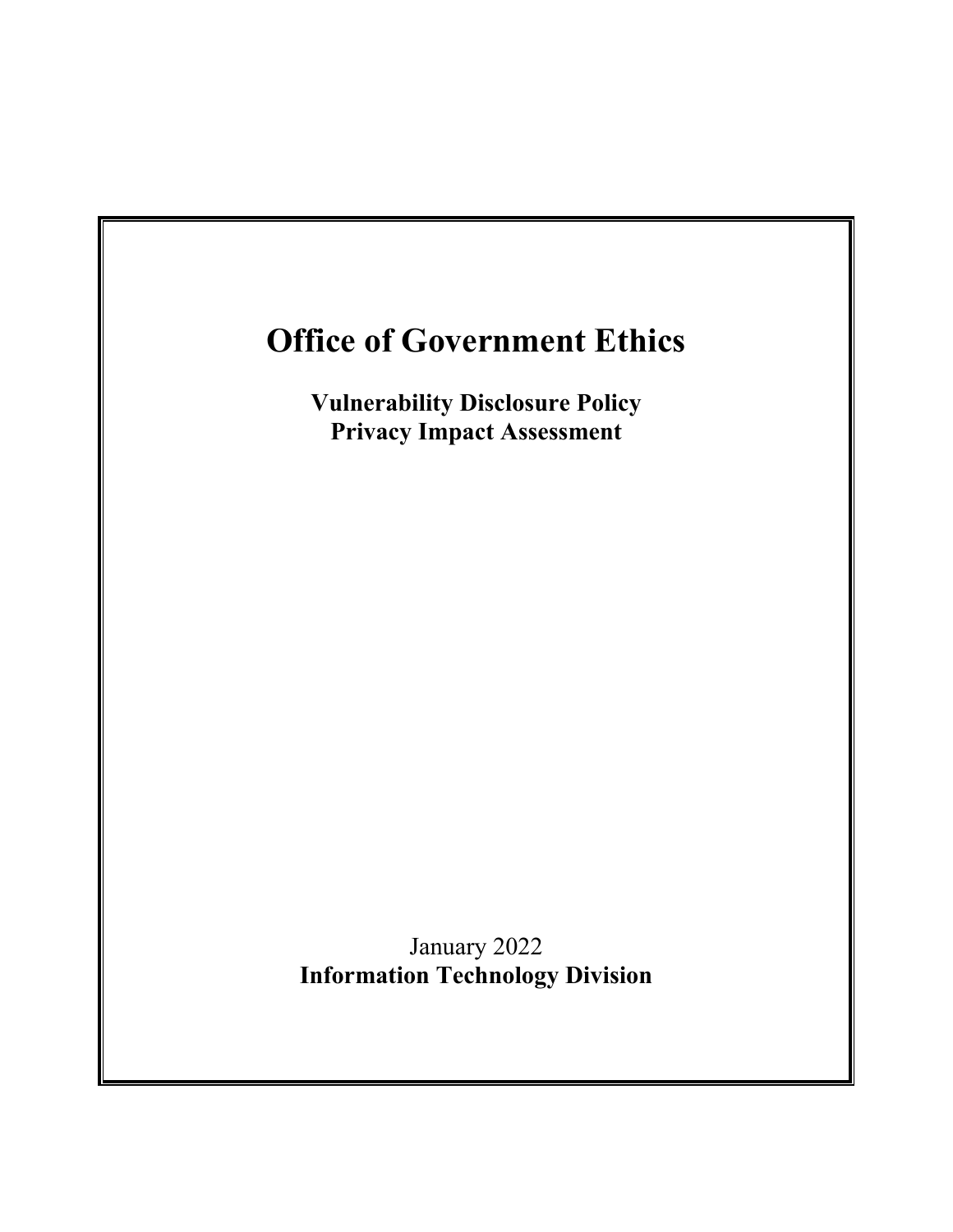# **U.S. Office of Government Ethics (OGE) Privacy Impact Assessment (PIA) for the Vulnerability Disclosure Policy**

Provide electronic copies of the signed PIA to OGE's Chief Information & Cybersecurity Officer and Privacy Officer.

**Name of Project/System:** Vulnerability Disclosure Policy **Office:** Information Technology Division (ITD)

### **Executive Summary**

In accordance with Department of Homeland Security (DHS) Binding Operational Directive (BOD) 20-01 and Office of Management and Budget (OMB) Memo M-20-32, OGE has created a Vulnerability Disclosure Policy (VDP) to give security researchers clear guidelines for conducting vulnerability discovery activities on OGE systems and to describe how to submit discovered vulnerabilities to the agency. In addition, OGE plans to develop an application to manage the process that OGE will use to receive, track, respond to, and resolve reported vulnerabilities. This PIA covers both the VDP policy and application.

# **A. CONTACT INFORMATION:**

### **1) Who is the person completing this document?**

McEvan Baum Assistant Counsel Legal, External Affairs and Performance Branch Program Counsel Division mbaum@oge.gov 202-482-9287

#### **2) Who is the system owner?**

Zohair Baig Deputy Chief Information Officer for Web Operations [mzbaig@oge.gov](mailto:mzbaig@oge.gov) (202) 482-9311

#### **3) Who is the system manager?**

Michael Murphy IT Specialist [mmurphy@oge.gov](mailto:mmurphy@oge.gov) 202-482-9312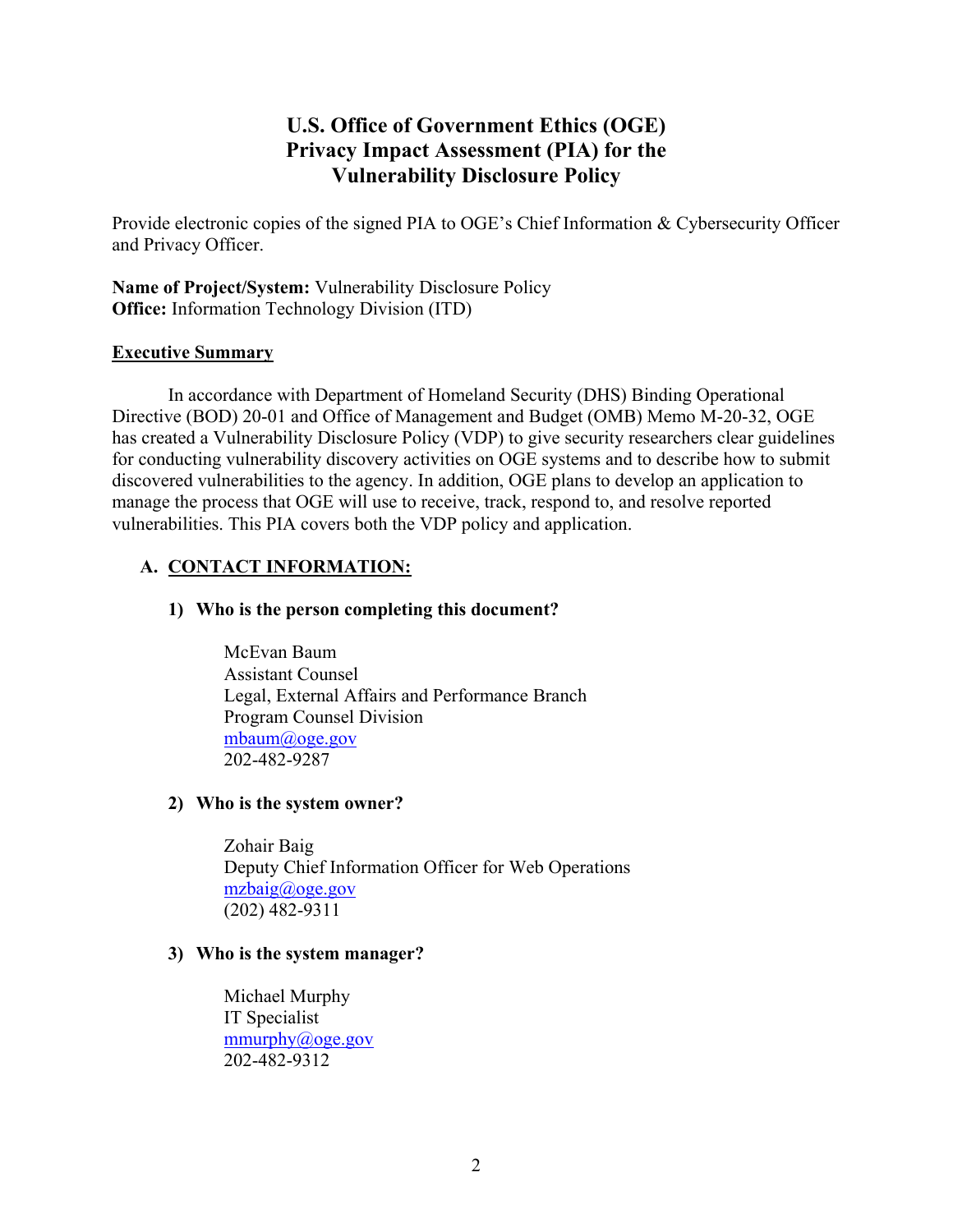# **4) Who is the Chief Information Security Officer (CISO) who reviewed this document?**

Ty Cooper Chief Information & Cybersecurity Officer [jtcooper@oge.gov](mailto:jtcooper@oge.gov) (202) 482-9226

# **5) Who is the Senior Agency Official for Privacy who reviewed this document?**

Diana J. Veilleux Senior Agency Official for Privacy and Chief, Legal, External Affairs and Performance Branch [Diana.veilleux@oge.gov](mailto:Diana.veilleux@oge.gov) 202-482-9203

#### **6) Who is the Reviewing Official?**

 Ty Cooper Chief Information & Cybersecurity Officer [jtcooper@oge.gov](mailto:jtcooper@oge.gov) 202-482-9226

# **B. SYSTEM APPLICATION/GENERAL INFORMATION:**

#### **1) Does this system contain any information about individuals?**

Potentially, depending on whether researchers voluntarily share their contact information with OGE upon submitting a report. No information about individuals is required to be submitted.

#### **a. Is this information identifiable to the individual?**

Only to the extent a researcher voluntarily provides a name.

#### **b. Is the information about individual members of the public?**

Potentially.

#### **c. Is the information about employees?**

Potentially.

#### **2) What is the purpose of the system/application?**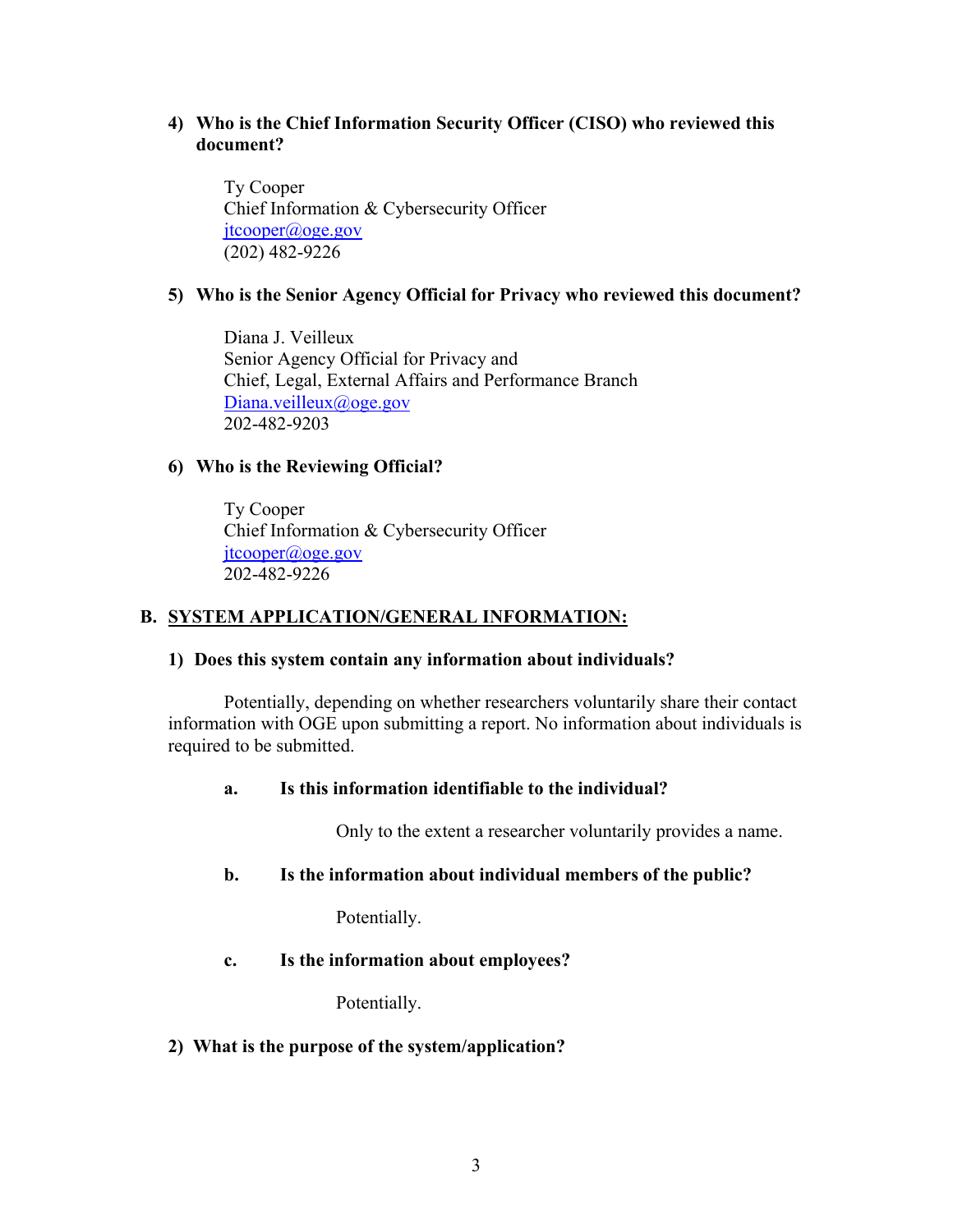The purpose of the policy and related application is to encourage researchers to contact OGE to report potential vulnerabilities in OGE's website and the *Integrity* electronic filing system for public financial disclosures so that OGE can investigate and resolve them.

# **3) What legal authority authorizes the purchase or development of this system/application?**

DHS BOD 20-01 and OMB Memo M-20-32 require federal agencies to: (a) develop and publish a Vulnerability Disclosure Policy (VDP) for internet accessible production systems; and (b) enable the receipt of unsolicited reports. The purpose of this project is to comply with those requirements.

# **C. DATA in the SYSTEM:**

### **1) What categories of individuals are covered in the system?**

Anyone who submits a vulnerability report to security  $(a)$  oge gov and chooses to provide contact information.

### **2) What are the sources of the information in the system?**

The information is collected directly from the individual(s) reporting a vulnerability.

# **a. Is the source of the information from the individual or is it taken from another source? If not directly from the individual, then what other source?**

The information is collected directly from the individual(s) reporting a vulnerability.

# **b. What federal agencies provide data for use in the system?**

None.

# **c. What State and local agencies are providing data for use in the system?**

None.

**d. From what other third party sources will data be collected?**

Not applicable.

**e. What information will be collected from the employee and the public?**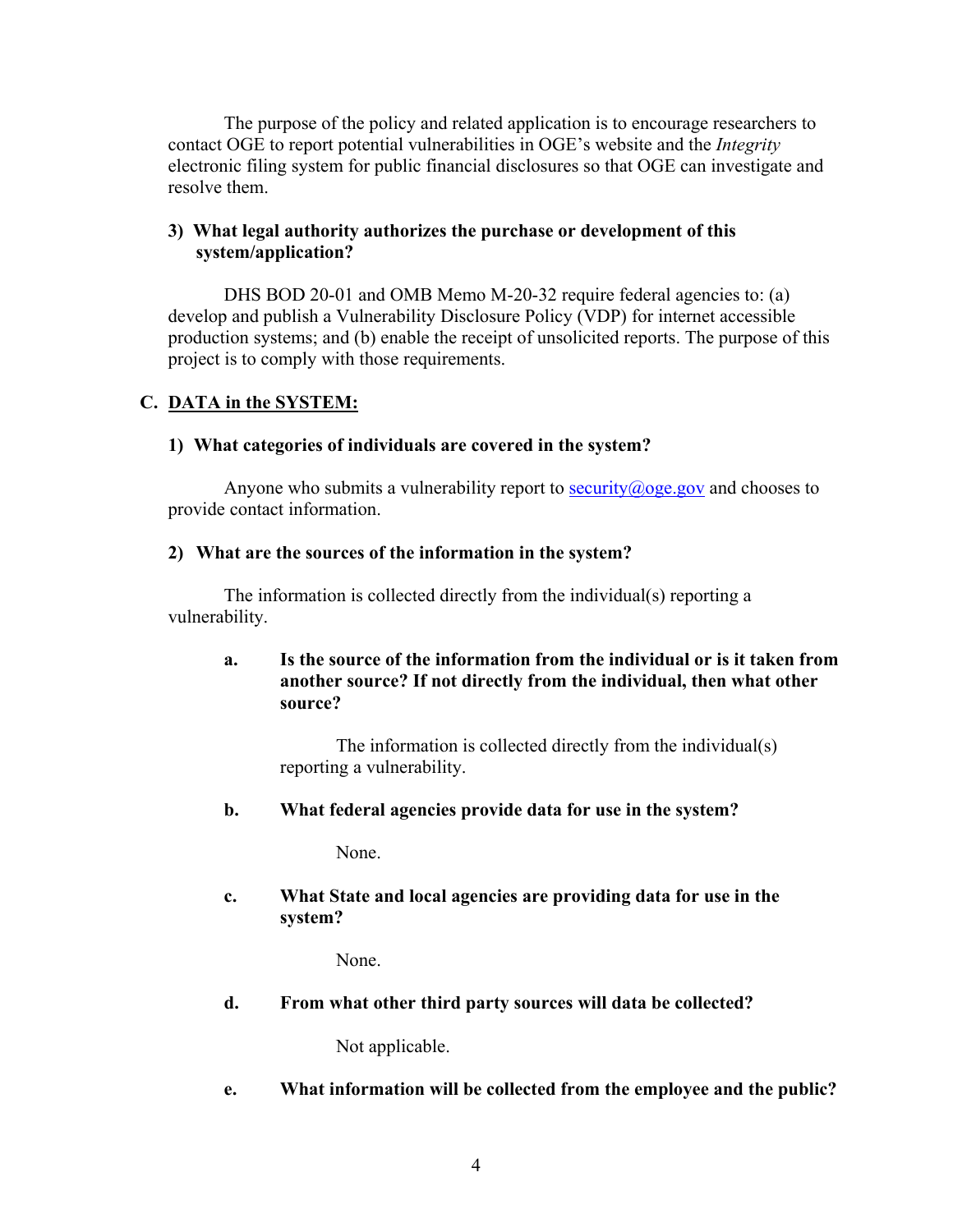The policy requests that researchers provide a detailed technical description of the steps required to reproduce the vulnerability, including a description of any tools needed to identify or exploit the vulnerability. Additionally, individuals making a report may voluntarily provide their contact information and any preferred methods or times of day to communicate so that OGE may contact them to clarify the reported vulnerability information or other technical information.

### **3) Accuracy, Timeliness, Reliability, and Completeness**

# **a. How will data collected from sources other than OGE records be verified for accuracy?**

OGE will rely on the researchers to provide their own information accurately, if they choose to provide contact information. Information on vulnerabilities will be verified in accordance with the OGE Vulnerability Disclosure Plan.

### **b. How will data be checked for completeness?**

Not applicable.

# **c. Is the data current? What steps or procedures are taken to ensure the data is current and not out-of-date?**

Any submitted reports will be promptly acted upon.

#### **d. Are the data elements described in detail and documented?**

Not applicable.

# **D. ATTRIBUTES OF THE DATA:**

**1) Is the use of the data both relevant and necessary to the purpose for which the system is being designed?**

Yes.

**2) Will the system derive new data or create previously unavailable data about an individual through aggregation from the information collected, and how will this be maintained and filed?**

No.

**3) Will the new data be placed in the individual's record?**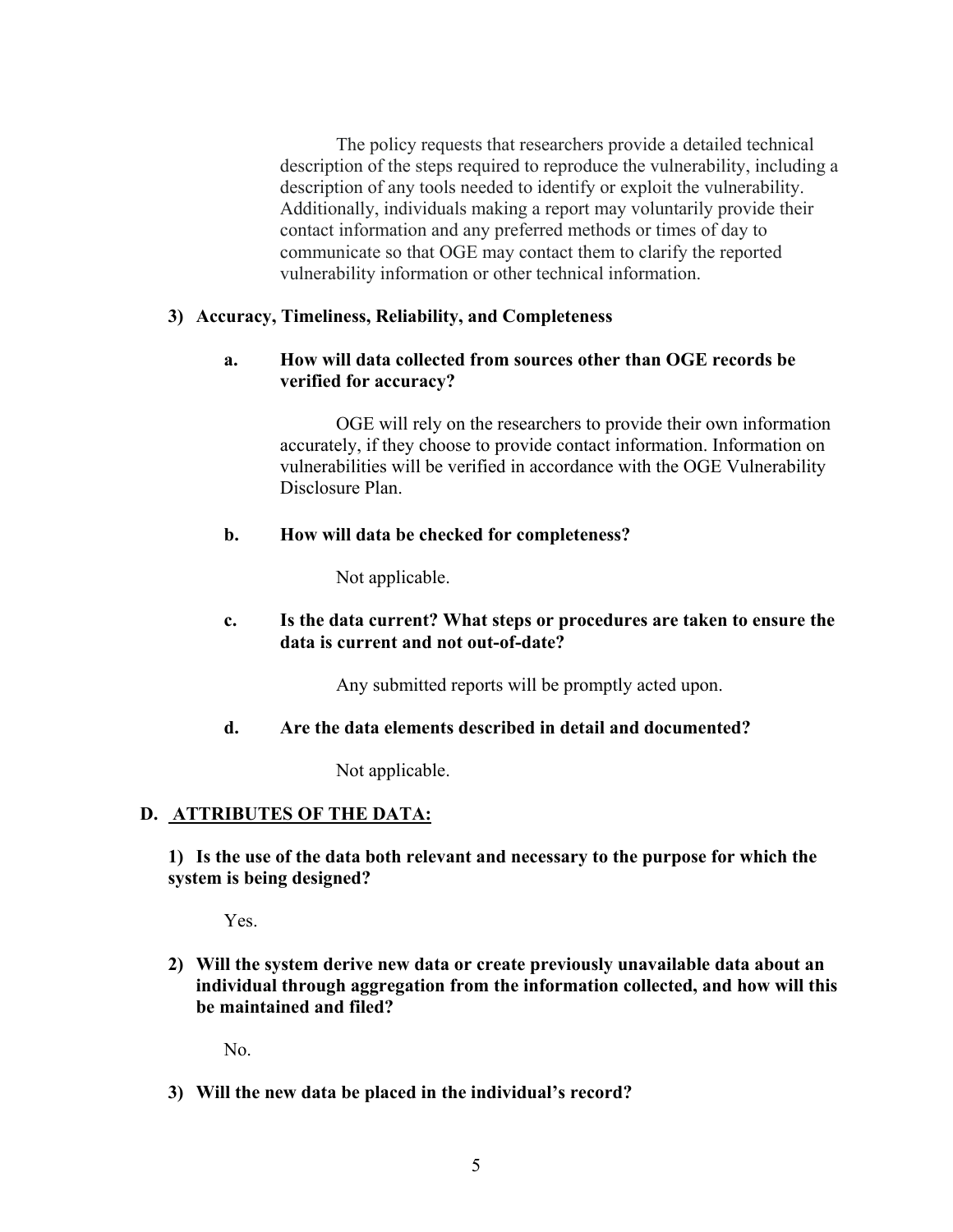Not applicable.

**4) Can the system make determinations about employees/the public that would not be possible without the new data?**

No.

**5) How will the new data be verified for relevance and accuracy?**

Not applicable.

**6) If the data is being aggregated, what controls are in place to protect the data from unauthorized access or use?**

Not applicable.

**7) If data is being aggregated, are the proper controls remaining in place to protect the data and prevent unauthorized access?** 

Not applicable.

**8) How will the data be retrieved? Does a personal identifier retrieve the data?**

The application contains a searchable database. It is possible to search by the researcher's email. OGE determined that the records are not covered by the Privacy Act because they are not "about" an individual.

**9) What kinds of reports can be produced on individuals? What will be the use of these reports? Who will have access to them?**

No reports are produced on individuals.

**10) What opportunities do individuals have to decline/refuse to provide information (i.e., where providing information is voluntary) or to consent to particular uses of the information (other than required or authorized uses)?**

Individuals may submit reports anonymously.

#### **E. MAINTENANCE AND ADMINISTRATIVE CONTROLS:**

**1) If the system is operated in more than one site, how will consistent use of the system and data be maintained in all sites?**

Not applicable.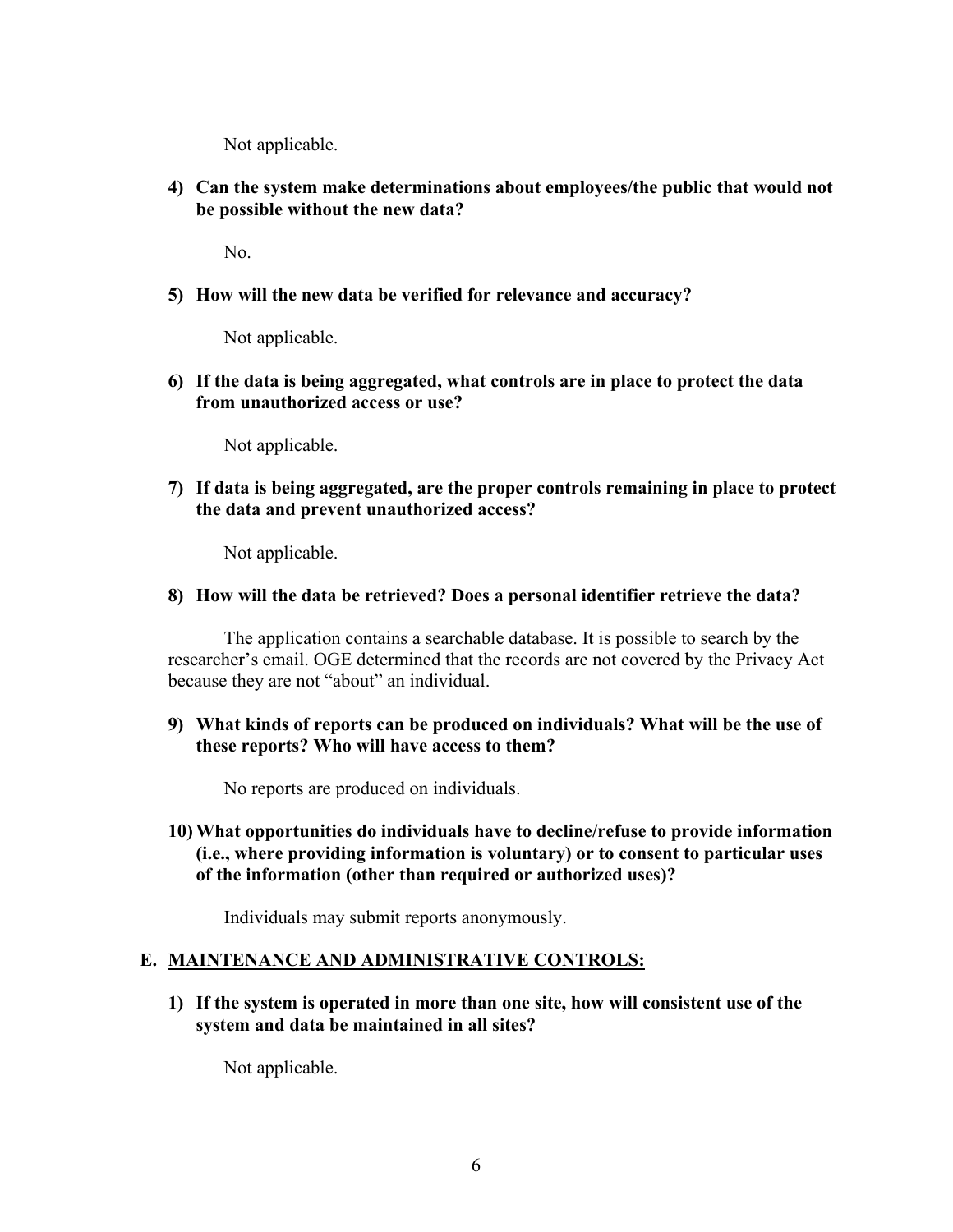#### **2) Is the data in the system covered by existing records disposition authority? If yes, what are the retention periods of data in this system?**

Yes, the records are covered by DAA-GRS-2013-0005-0010 item 040. The retention period is Temporary. Destroy 5 years after the project/activity transaction is completed or superseded, but longer retention is authorized if required for business use.

### **3) What are the procedures for disposition of the data at the end of the retention period? How long will the reports produced be kept? Where are the procedures documented?**

The procedures for the disposition of the data at the end of the retention period is included in OGE's Managing Electronic Records Guidance and Policy documentation.

### **4) Is the system using technologies in ways that the OGE has not previously employed (e.g., monitoring software, Smart Cards, Caller-ID)?**

No.

#### **5) How does the use of this technology affect public/employee privacy?**

The policy and related application have only a minimal effect on privacy. Providing information is voluntary and the information is not sensitive.

# **6) Will this system provide the capability to identify, locate, and monitor individuals? If yes, explain.**

No.

# **7) What kinds of information are collected as a function of the monitoring of individuals?**

Not applicable.

#### **8) What controls will be used to prevent unauthorized monitoring?**

The system does not have the capability to monitor individuals.

### **9) Under which Privacy Act systems of records notice does the system operate? Provide number and name.**

Not applicable. The records are not subject to the Privacy Act because they are not "about" an individual.

# **10)If the system is being modified, will the Privacy Act system of records notice require amendment or revision? Explain.**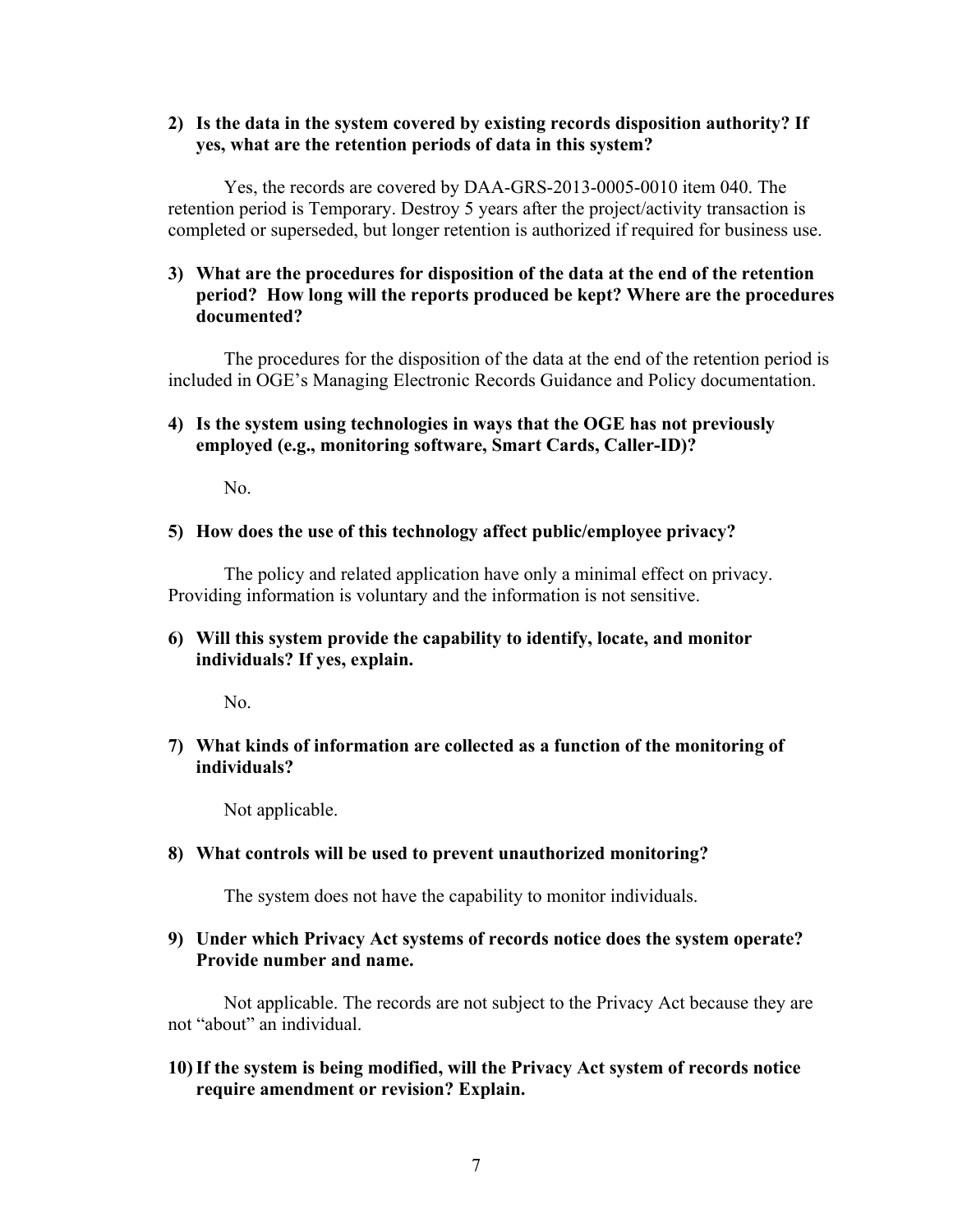Not applicable.

### **F. ACCESS TO DATA:**

#### **1) Who will have access to the data in the system?**

ITD has strict controls over the application database and only ITD has access to this particular application. The vulnerability reports are sent to a restricted access email account.

### **2) How is access to the data by a user determined? Are criteria, procedures, controls, and responsibilities regarding access documented?**

Access to OGE applications is governed by the Account Access Request Form (AARF) process, which authorizes the Information Technology Division (ITD) to create, modify, and disable network accounts, including providing access to OGE applications. AARF requests must be signed by the employee, his/her supervisor, and the Chief Information & Cybersecurity Officer before a request is approved to be implemented by ITD staff.

#### **3) Will users have access to all data on the system or will the user's access be restricted? Explain.**

Only OGE employees within ITD will have access to any information associated with the vulnerability reports within the application.

#### **4) What controls are in place to prevent the misuse (e.g., unauthorized browsing) of data by those having access?**

Authorized users have been advised that agency policy prohibits them from unauthorized browsing of data and have been instructed not to engage in such activities. In addition, users cannot access records that they are not authorized to access, thus preventing unauthorized browsing.

**5) Are contractors involved with the design and development of the system and will they be involved with the maintenance of the system**? **If yes, were Privacy Act contract clauses inserted in their contracts and other regulatory measures addressed?**

No.

**6) Do other systems share data or have access to the data in the system? If yes, explain.**

No.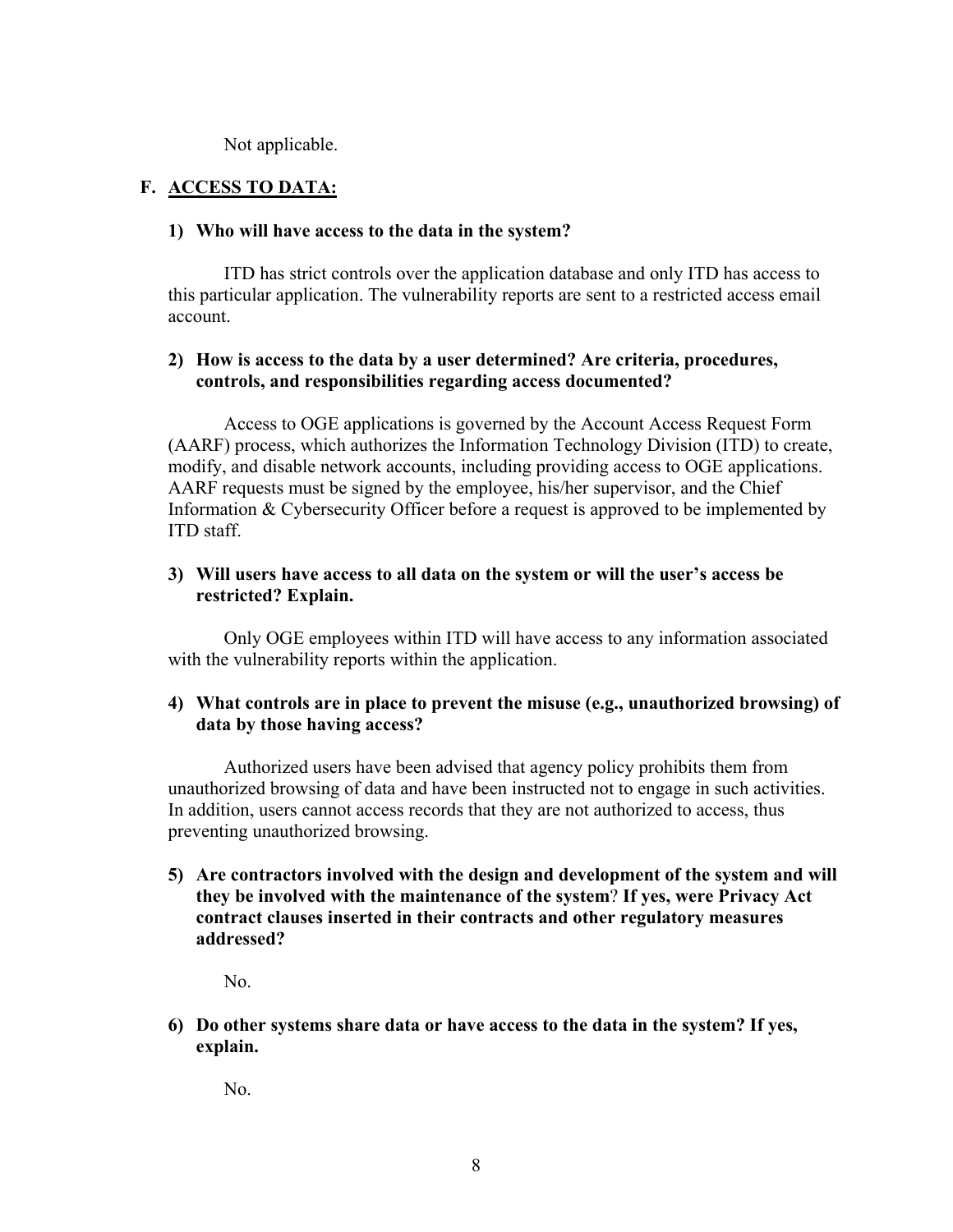**7) Who will be responsible for protecting the privacy rights of the public and employees affected by the interface?**

Not applicable.

**8) Will other agencies share data or have access to the data in this system (Federal, State, or Local)?**

No.

**9) How will the data be used by the other agency?**

Not applicable.

#### **10) Who is responsible for assuring proper use of the data?**

Each authorized user is responsible for assuring proper use of the data.